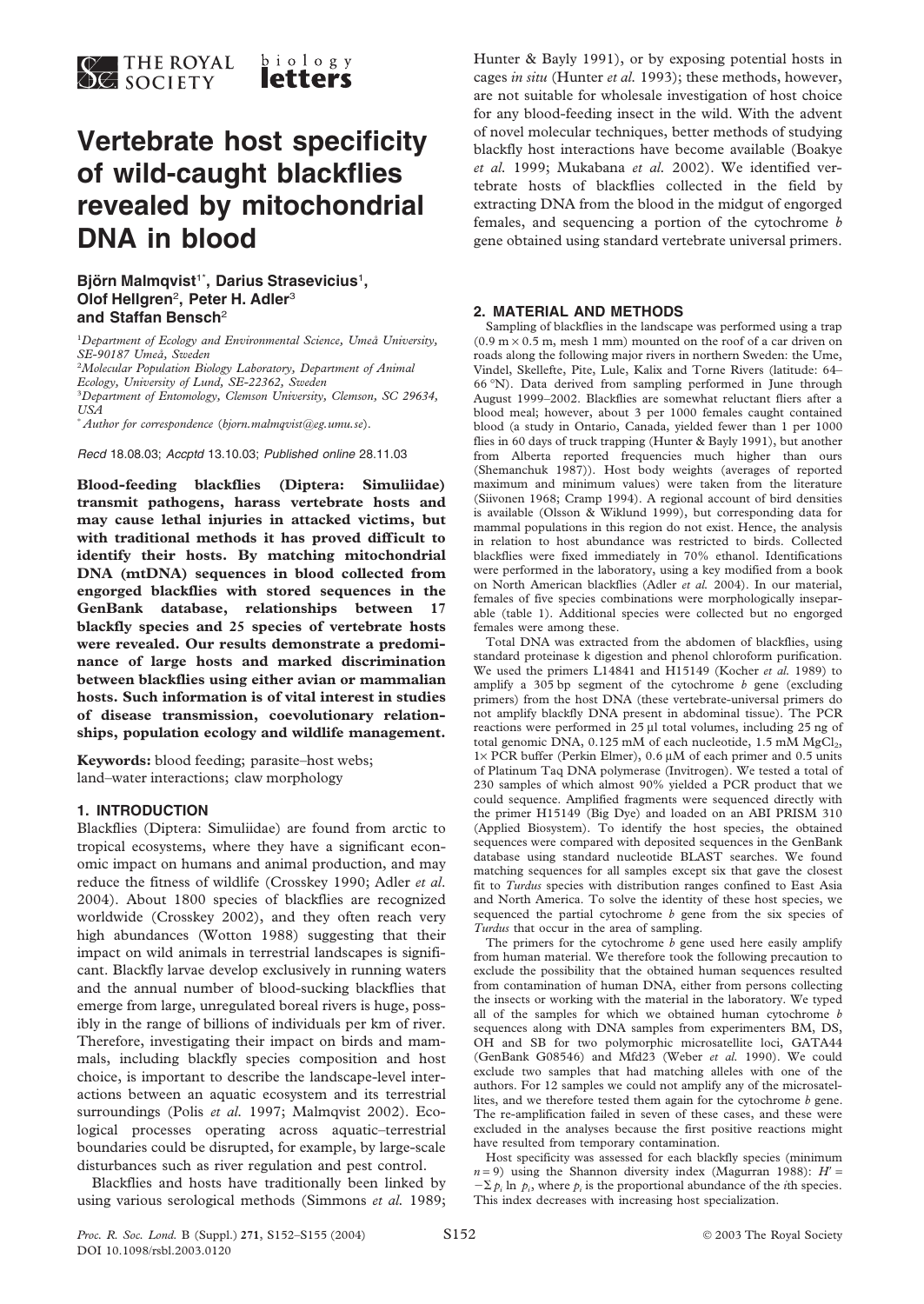#### Table 1. Blackfly species with identified hosts, claw morphology and host specificity. (Values in brackets denote the number of observations.)

| blackfly species <sup>a</sup>    | $\boldsymbol{n}$ | mammal hosts                                                                                                                                                                                                                                         | bird hosts <sup>c</sup>                                                                                                                                                                                                                                                                                                                      | claw<br>morphologyb | host<br>specificity<br>(Shannon<br>$index$ <sup>c</sup> |
|----------------------------------|------------------|------------------------------------------------------------------------------------------------------------------------------------------------------------------------------------------------------------------------------------------------------|----------------------------------------------------------------------------------------------------------------------------------------------------------------------------------------------------------------------------------------------------------------------------------------------------------------------------------------------|---------------------|---------------------------------------------------------|
| Metacnephia lyra<br>(Lundstr.)   | 21               | Homo sapiens (1), human                                                                                                                                                                                                                              | Bonasia bonasia (2), hazel hen<br>Fringilla montifringilla (1), brambling<br>Grus grus (1), common crane<br>Lagopus lagopus (1), willow grouse<br>Numenius arquata (1), curlew<br>Phylloscopus trochilus (2), willow warbler<br><i>Tetrao tetrix</i> (4), black grouse<br>Tetrao urogallus (6), capercaille<br>Turdus pilaris (2), fieldfare | B                   | 2.07                                                    |
| M. saileri (Stone)               | $\mathbf{1}$     |                                                                                                                                                                                                                                                      | P. trochilus (1), willow warbler                                                                                                                                                                                                                                                                                                             | B                   |                                                         |
| Simulium annulus<br>(Lundstr.)   | 5                | <i>H. sapiens</i> (1), human                                                                                                                                                                                                                         | Grus grus (3), common crane<br>P. trochilus (1), willow warbler                                                                                                                                                                                                                                                                              | B                   |                                                         |
| S. curvans (Rubts. &<br>Carlss.) | 3                |                                                                                                                                                                                                                                                      | P. trochilus (1), willow warbler<br>Tetrao tetrix (1), black grouse<br>T. urogallus (1), capercaille                                                                                                                                                                                                                                         | B                   |                                                         |
| S. curvistylus Rubts.            | 32               | Alces alces (25), moose<br>Bos taurus (4), domestic cattle<br>Equus caballus (1), horse<br>H. sapiens (1), human<br>Rangifer tarandus (1), reindeer                                                                                                  |                                                                                                                                                                                                                                                                                                                                              | S                   | 0.78                                                    |
| S. dogieli (Rubts.)              | 3                | H. sapiens (1), human                                                                                                                                                                                                                                | <i>Anas crecca</i> (1), teal duck<br>Bucephala clangula (1), goldeneye duck                                                                                                                                                                                                                                                                  | B                   |                                                         |
| S. intermedium<br>Roubaud        | 1                | $A.$ alces $(1)$ , moose                                                                                                                                                                                                                             |                                                                                                                                                                                                                                                                                                                                              | S                   |                                                         |
| S. murmanum Enderl.              | 9                | A. alces (9), moose                                                                                                                                                                                                                                  |                                                                                                                                                                                                                                                                                                                                              | S                   | 0.00                                                    |
| S. noelleri Frieder.             | 1                | $A.$ alces $(1)$ , moose                                                                                                                                                                                                                             |                                                                                                                                                                                                                                                                                                                                              | S                   |                                                         |
| S. ornatum Meig.                 | 3                | A. alces (1), moose<br>R. tarandus (2), reindeer                                                                                                                                                                                                     |                                                                                                                                                                                                                                                                                                                                              | S                   |                                                         |
| S. reptans (L.)                  | 28               | A. alces (22), moose<br>B. taurus (1), domestic cattle<br>Capra hirtus (1), common goat<br><i>E. caballus</i> (4), horse                                                                                                                             |                                                                                                                                                                                                                                                                                                                                              | S                   | 0.71                                                    |
| S. rostratum<br>(Lundstr.)       | 9                | A. alces (7), moose<br>H. sapiens (1), human<br>Sus scrofa (1), domestic pig                                                                                                                                                                         |                                                                                                                                                                                                                                                                                                                                              | S                   | 0.68                                                    |
| S. subpusillum Rubts.            | 10               | A. alces (8), moose<br>Microtus agrestis (1), field vole                                                                                                                                                                                             | T. urogallus (1), capercaille                                                                                                                                                                                                                                                                                                                | S                   | 0.64                                                    |
| S. silvestre (Rubts.)            | 6<br>B           | <i>H. sapiens</i> (2), human                                                                                                                                                                                                                         | <i>Turdus philomelus</i> (2), song thrush<br>Turdus viscivorus (2), mistle thrush                                                                                                                                                                                                                                                            |                     |                                                         |
| <i>S. transiens</i> Rubts.       | 29               | B. taurus (1), domestic cattle<br><i>H. sapiens</i> (1), human                                                                                                                                                                                       | Bo. bonasia (2), hazel hen<br>P. trochilus (5), willow warbler<br>T. tetrix (6), black grouse<br>T. <i>urogallus</i> (14), capercaille                                                                                                                                                                                                       | В                   | 1.40                                                    |
| S. truncatum<br>(Lundstr.)       | 13               | A. alces (12), moose<br>R. tarandus (1), reindeer                                                                                                                                                                                                    |                                                                                                                                                                                                                                                                                                                                              | S                   | 0.27                                                    |
| S. tuberosum<br>(Lundstr.)       | 26               | $A.$ alces $(1)$ , moose<br>Arvicola terrestris (4), water vole<br><i>Clethrionomys glareolus</i> (3), bank vole<br>Clethrionomys rufocanus (3), grey red-<br>backed vole<br>Microtus agrestis (9), field vole<br>Sciurus vulgaris (6), red squirrel |                                                                                                                                                                                                                                                                                                                                              | S                   | 1.62                                                    |

<sup>a</sup> Females of the following five species combinations were morphologically inseparable: *S. dogieli/rendalense*, *S. pusillum/subpusillum*, *S. annulitarsis/tuberosum/vulgare*, *S. paramorsitans/posticatum/truncatum* and *S. curvistylus/morsitans/rubtzovi*. For readability, only the name of the species most commonly found is given, based on known distribution data of larvae, pupae and males (Adler *et al.* 1999). <sup>b</sup> Claw morphology is indicated as B representing bifid or S representing simple.

<sup>c</sup> Host specialization is indicated in terms of Shannon's index; only species with nine or more tested individuals are included.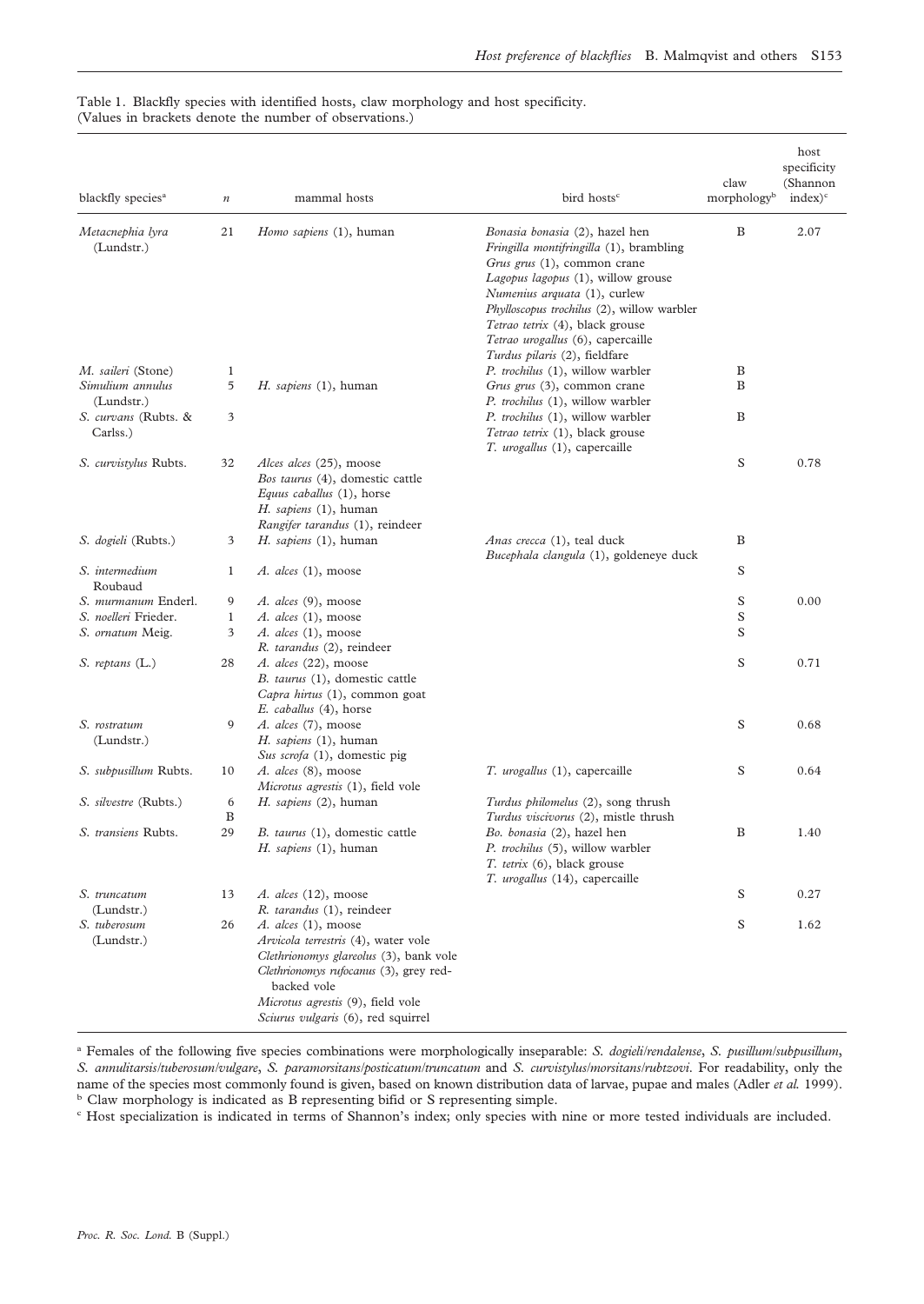

Figure 1. Plot of body weights versus abundances of bird species (number of individuals, 'inds') in the region of investigation. Species identified from blood in engorged blackflies are indicated by filled circles, others with open circles. Marine species and species with 250 or less breeding pairs are excluded.

#### **3. RESULTS**

Our material consisted of 200 engorged female blackflies of 17 species, and these flies had blood meals from 25 vertebrate species (table 1). Clear patterns emerged. First, blackflies could be separated into either mammalophilic or ornithophilic species. This observation also served as a test of the hypothesis that the design of the female claw reflects host type, with simple claws in mammalophilic species and bifid claws in ornithophilic species, the latter design presumably facilitating movement among feathers (Crosskey 1990). Our observations were perfectly consistent with the hypothesis (table 1). Further, the degree of specialization varied, with some species being highly specialized. Mammalophilic species, on average, were more host-specific than ornithophilic species. Moose (*Alces alces*) was the most common host for eight blackfly species, underpinning its importance as a source of blood. By contrast, *Simulium tuberosum* clearly is a rodent specialist, with squirrels and four species of voles as hosts in 25 out of 26 specimens. In four ornithophilic blackfly species, several kinds of grouse (black grouse (*Tetrao tetrix*) and willow grouse (*Lagopus lagopus*), capercaille (*Tetrao urogallus*) and hazel hen (*Bonasia bonasia*)) played a dominant role, similar to that of moose for mammalophilic species. *Simulium annulus* fed principally on cranes, *Simulium dogieli* on ducks (goldeneye (*Bucephala clangula*) and teal (*Anas crecca*)), and *Simulium silvestre* on true thrushes (*Turdus* spp.).

A second pattern was that most blackflies showed a marked preference for large hosts. If a host species was common this also increased the probability of attacks. Thus, considering bird hosts, large and widespread species were selected (figure 1). In mammals, for which abundance data were not available, the use of large hosts was apparent (except by *S. tuberosum*), with host median weight being 95 kg versus 0.245 kg for the entire range of mammals in the area.

Host choice is likely to be based on visual, olfactory and thermal cues, providing the blackflies with information about host location and type (Sutcliffe 1986), but may not always lead to specialization in a strict sense. For example, blackflies may feed in a particular habitat such as the forest canopy or lakeshore, with habitat taking precedence over the species of host (Bennett 1960). Both the pattern presented in figure 1 and the specificity in terms of Shannon diversity index (table 1) suggest that the choice of large or common bird hosts depends on the probability of encounters. Recent studies on host specialization in insects suggest that ecological host attributes, such as microhabitat, phenology and host-finding constraints, may be decisive for host preference (Janz & Nylin 1997; Tompkins & Clayton 1999; Stireman & Singer 2003). Since the most profitable hosts may be rare, acceptance of those of lower rank may take place, which would also lead to the inclusion of a broader range of hosts (Jaenike 1990).

Although the importance of host size has previously been observed (Anderson & DeFoliart 1961), the pattern of size and abundance that we observed makes it possible to predict other potential host species. Thus, expected but not yet documented hosts include chaffinch (*Fringilla coelebs*), European robin (*Erithacus rubecula*), tree pipit (*Anthus trivialis*), wood pigeon (*Columba palumbus*), crow (*Corvus corone*), raven (*Corvus corax*), mallard (*Anas platyrhynchos*), goosander (*Mergus merganser*), red-breasted goosander (*Mergus serrator*) and common gull (*Larus canus*). Alternatively, these species may be attacked more rarely owing to less overlap with blackflies or more effective defence mechanisms.

Our results demonstrate that host identification has been improved not only by using mtDNA in blood, but also by the availability and striking completeness of cytochrome *b* sequences in public gene databases.

By identifying the hosts of large-river blackflies we can predict that river regulation, through the destruction of larval habitats, decreases blackfly impact on birds in general and on grouse specifically by greatly reducing the populations of *Metacnephia lyra*. This species is characteristic of free-flowing large rivers in northern Scandinavia (Malmqvist 1999) and the major pest species in northern Finland on penned black grouse (Ojanen *et al.* 2002). Other mass-occurring blackflies of large, free-flowing rivers are *Simulium transiens*, which attacks grouse species, especially capercaillie, and *Simulium murmanum*, *Simulium reptans* and *Simulium subpusillum*, which are major blood suckers of moose in this study. Thus, the impact of river regulation might have repercussions for host populations by reducing large-river blackfly populations, a hypothesis that could be tested in comparative studies along freeflowing and regulated rivers. Effects on birds might not be entirely negative because insectivores should be favoured by mass emergence of blackflies.

The use of molecular techniques to identify host use of blackflies and other biting flies offers tremendous potential for revealing not only hosts but also vector potential. Future studies might focus on the spread of blood parasites for which blackflies are vectors, including species of the haemosporidian *Leucocytozoon* that are exclusively transmitted by blackflies (Valkiunas 1997), and linking